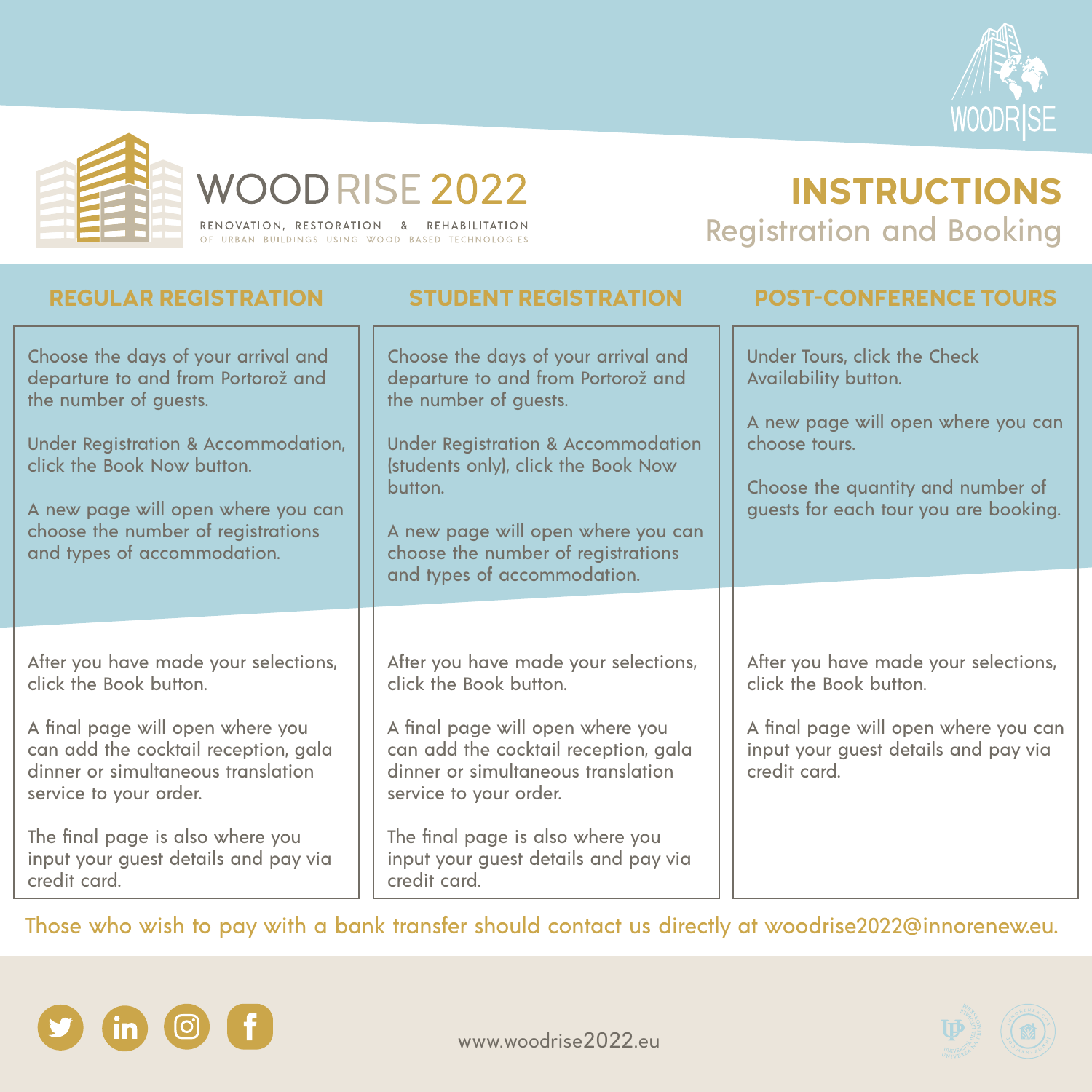



# WOODRISE 2022

RENOVATION, RESTORATION & REHABILITATION OF URBAN BUILDINGS USING WOOD BASED TECHNOLOGIES

### **PRICE LIST** Registration and Booking





| <b>REGISTRATION</b>                                                        | <b>ACCOMMODATION</b>                 | <b>TOURS</b>                                           |
|----------------------------------------------------------------------------|--------------------------------------|--------------------------------------------------------|
| <b>EARLY BIRD</b><br><b>UNTIL 20.06.2022</b><br>Regular registration: €490 | <b>GRAND HOTEL BERNARDIN</b><br>€164 | <b>TWO-DAY VENICE</b><br>€405                          |
| Student registration: €99                                                  | <b>HOTEL HISTRION</b><br>£153        | <b>TWO-DAY MUNICH</b><br>€440                          |
| <b>STANDARD</b><br><b>UNTIL 20.08.2022</b><br>Regular registration: €590   | <b>HOTEL VILE PARK</b><br>€101       | <b>TWO-DAY VIENNA</b><br>€415                          |
| Student registration: €125                                                 |                                      |                                                        |
| <b>ON-SITE</b><br><b>FROM 05-07.09.2022</b><br>Regular registration: €690  | <b>STUDENTS</b><br>€25               | <b>ONE-DAY CLT</b><br>€105<br><b>ONE-DAY MACHINERY</b> |
| Student registration: €150                                                 |                                      | €100                                                   |
| <b>EXTRAS</b><br>Cocktail reception: £10                                   |                                      | <b>ONE-DAY GLULAM</b><br>£100                          |



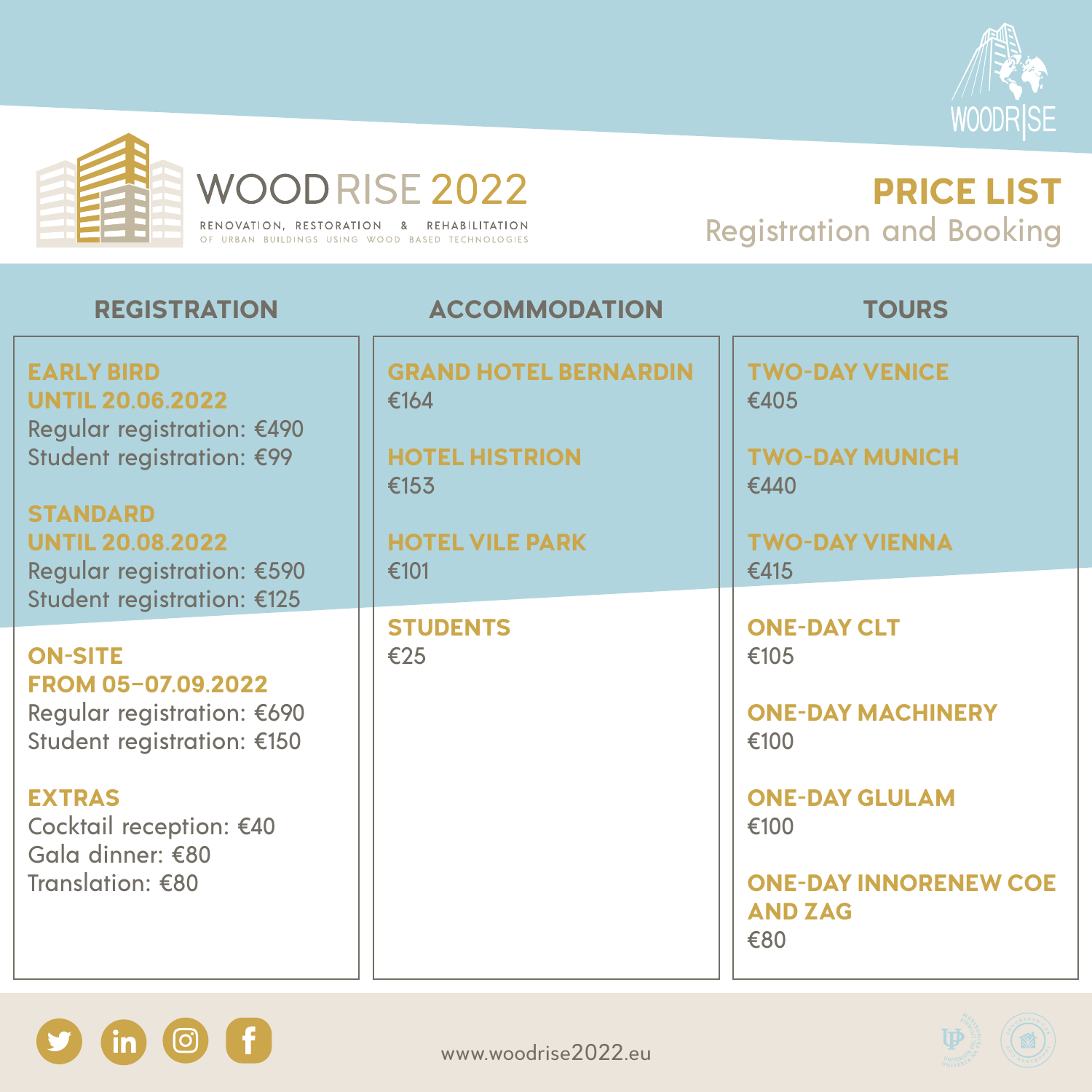



## **ACCOMMODATIONS**

www.woodrise2022.eu



**Congress Center Bernardin is in the St. Bernardin Resort, which features spas, restaurants, and accommodations with balconies and sea views. Attendees who opt to stay on-site at the resort have a choice of three hotels within the complex.**

| <b>GRAND HOTEL</b><br><b>BERNARDIN</b>                                           | <b>HOTEL</b><br><b>HISTRION</b>                                                                                                | <b>HOTEL</b><br><b>VILE PARK</b>                                                                                   |
|----------------------------------------------------------------------------------|--------------------------------------------------------------------------------------------------------------------------------|--------------------------------------------------------------------------------------------------------------------|
| <b>Grand Hotel Bernardin is</b><br>located by the sea.                           | Hotel Histrion is the largest<br>hotel on the Slovenian coast.                                                                 | Hotel Vile Park is made up<br>of four villas.                                                                      |
|                                                                                  |                                                                                                                                |                                                                                                                    |
|                                                                                  |                                                                                                                                |                                                                                                                    |
| This hotel offers an indoor<br>pool and wellness center<br>with heated seawater. | Surrounded by the sea, this<br>fully refurbished hotel offers<br>access to Sea Water Park<br><b>Termaris and the Benedicta</b> | This hotel offers a private<br>beach and outdoor pool<br>as well as access to Hotel<br>Histrion's indoor pools. It |
| All rooms have private<br>balconies overlooking<br>the sea and access to a       | Wellness Centre.                                                                                                               | also features a children's<br>playground and a mini<br>$\mathsf{club}$                                             |